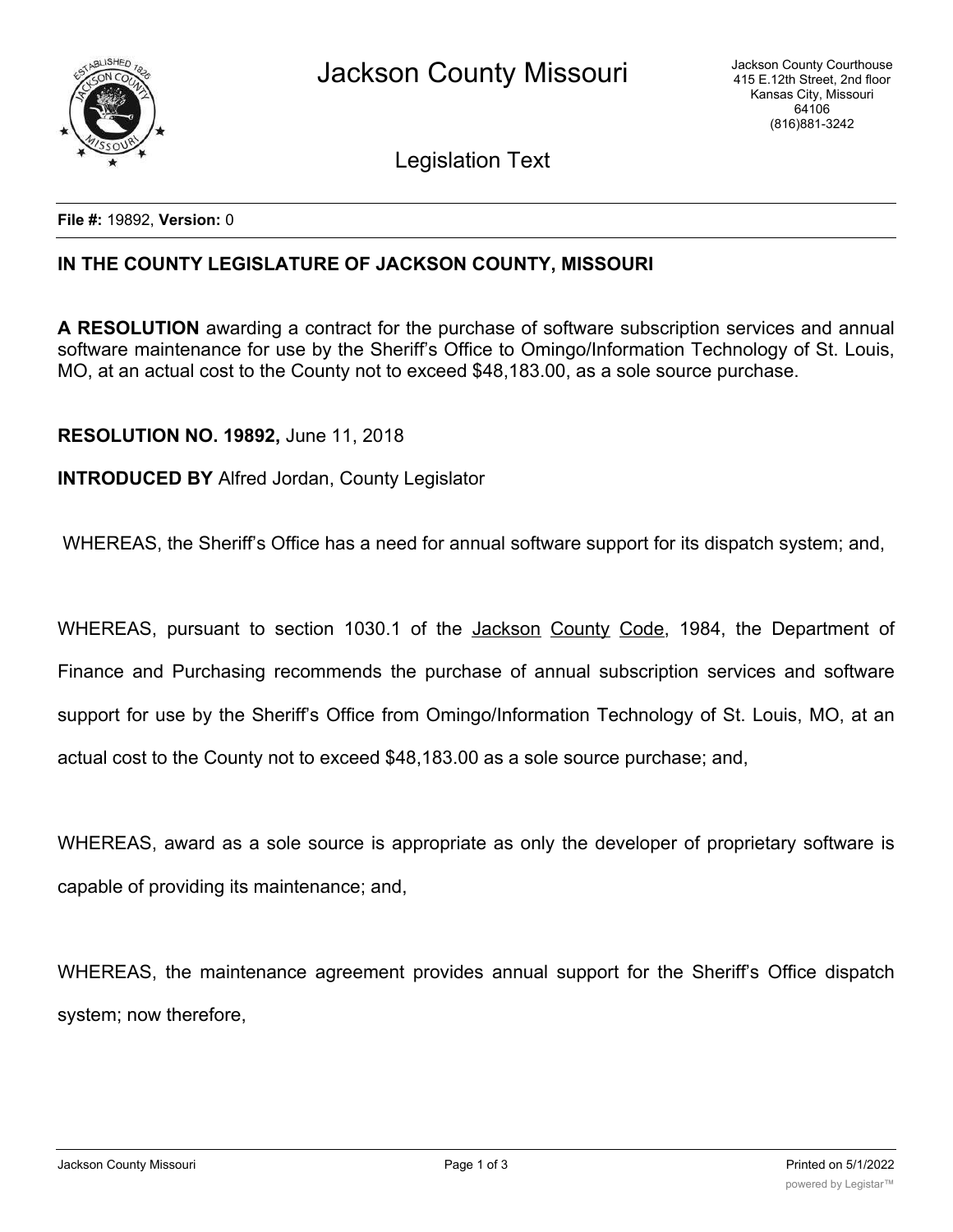BE IT RESOLVED by the County Legislature of Jackson County, Missouri, that award be made as recommended by the Department of Finance and Purchasing, and that the Department be, and is hereby, authorized to execute for the County any documents necessary for the accomplishment of the award; and,

BE IT FURTHER RESOLVED that the Department of Finance and Purchasing is authorized to make

all payments, including final payment, on the contract.

..Enacted and Approved Effective Date: This Resolution shall be effective immediately upon its passage by a majority of the

APPROVED AS TO FORM:

Legislature.

Chief Deputy County Counselor County Counselor

Certificate of Passage

I hereby certify that the attached resolution, Resolution No. 19892 of June 11, 2018, was duly passed on June 18, 2018 by the Jackson County Legislature. The votes thereon were as follows:

 $\overline{\phantom{a}}$  , and the contribution of the contribution of  $\overline{\phantom{a}}$  , and  $\overline{\phantom{a}}$  , and  $\overline{\phantom{a}}$  , and  $\overline{\phantom{a}}$  , and  $\overline{\phantom{a}}$  , and  $\overline{\phantom{a}}$  , and  $\overline{\phantom{a}}$  , and  $\overline{\phantom{a}}$  , and  $\overline{\phantom{a}}$  , and

 $Ye$ as  $\overline{6}$   $Nays$   $\overline{0}$ 

Abstaining 0 Absent 3

Date **Date** Mary Jo Spino, Clerk of the Legislature

There is a balance otherwise unencumbered to the credit of the appropriation to which the expenditure is chargeable and there is a cash balance otherwise unencumbered in the treasury to

\_\_\_\_\_\_\_\_\_\_\_\_\_\_\_\_\_\_\_\_\_\_\_\_ \_\_\_\_\_\_\_\_\_\_\_\_\_\_\_\_\_\_\_\_\_\_\_\_\_\_\_\_\_\_\_